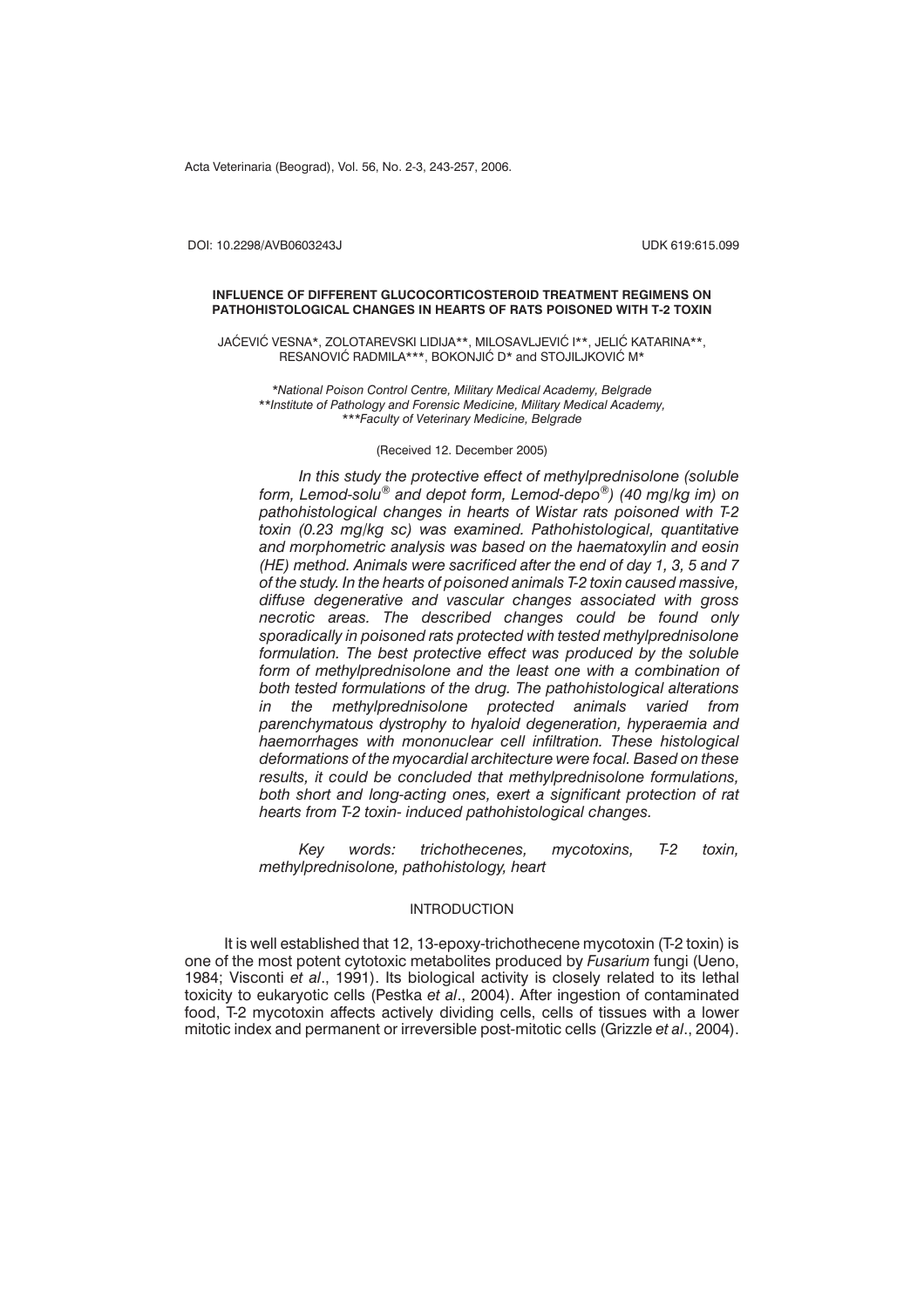In these cells cytomorphological changes such as karyorrhexis, karyopyknosis and karyolysis have been demonstrated (Jaćević et al., 2001; Jaćević et al., 2002).

Macrocyclic trichothecene mycotoxins exert the highest cytotoxicity, followed by type A trichothecenes such as T-2 toxin and type B trichothecenes. Administration of quantities close to LD-50 values has a potentially inhibitory effect on protein synthesis in all eukaryotic cells (Larsen *et al*., 2004). A dose-dependent inhibition of incorporation of amino acids into proteins of eukaryotic cells is a very important part of the mechanism of their cytotoxicity (Karppanen *et al*., 1989). This inhibitory action of trichothecenes was observed in various animal tissues, such as rat liver preparations (Bergmann *et al*., 1994), lymphocytes (Nagata *et al*., 2001) and cell cultures (Albarenque and Doi, 2005). An early evidence of this is the breakdown of the polyribosome profile at the cellular level (Speijers and Speijers, 2004). T-2 toxin is one of the inhibitors of the initial step of protein synthesis, belonging thus to type I group of trichothecene mycotoxins (Koch, 2004). The most important findings about the toxins of type I group are their high affinity for 60 S ribosome subunits (Matsumoto *et al*., 1978), inhibition of termination of polypeptide synthesis and of peptidyl transferase activity. The activity of this enzyme is localised in the 60 S ribosome subunit. After T-2 toxin poisoning the active centre is presumed to be masked by the binding of the toxin molecule. Probably, this mechanism is responsable for the potent inhibition of DNA and RNA syntheses in the cells. The inhibition of nucleic acid synthesis may secondarily cause the impairment of the protein synthesis mechanism. However, some damage in the organisation of the cell may have important effects on nucleic acid synthesis (Meloche and Smith, 1995).

Considering these facts, one of the most important target organs in T-2 toxin poisoning is the heart. Several authors have suggested that T-2 toxin may be involved in the aetiology of some forms of human and animals cardiomyopathy (Pang *et al*., 1987b). Some authors showed that during acute T-2 toxin poisoning signs of inflammation, degeneration and rapid loss of normal cell architecture can be found in the heart of humans and animals. If exposure to the toxin was long enough, pathohistological and ultarastructural changes in heart of T-2 toxin poisoned rats ranged from intracellular and interstitial edema to parenchymal and hyaline degeneration with focal accumulation of mononuclear cells. Thickening of blood vessels with vacuolisation of endothelial cells was also observed. At the final step of poisoning, necrosis of the muscle cells was found, too (Sinovec, 1996; Jaćević, 2002).

In the last decade, some authors showed that pro-inflammatory effects of T-2 toxin probably are the most important mechanism of its acute cardiotoxicity. T-2 toxin activates a large number of mast cells (Jaćević et al., 2003), synthesis and degranulation of numerous mediators, such as histamine, serotonin, proteoglycans, leukotrienes, NO, PAF and prostaglandins (Castells, 2000). Intensive synthesis of pro-inflammatory mediators involves the migration and activation of macrophages and production of IL-1, IL-2, IL-6, IL-8 and TNF-alpha, which play an important role in the pathogenesis of T-2 mycotoxicosis (Bondy and Pestka, 2000).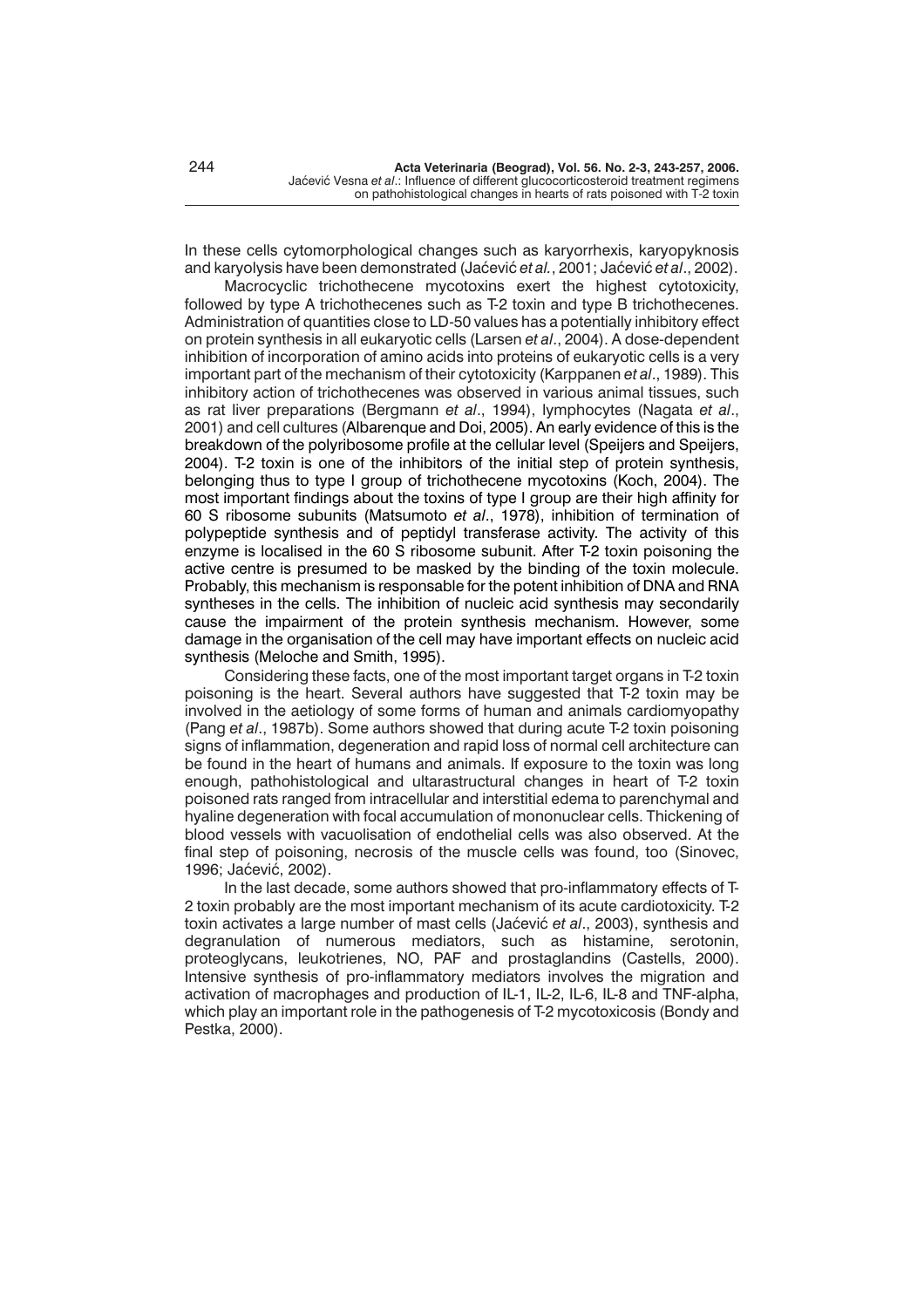The important role of prostaglandins in the pathogenesis of T-2 toxicosis is confirmed by the immunosuppressive efficiency of glucocorticoid hormones as antidotes against T-2 toxin (Mutoh *et al*., 1988). The best protection was obtained by dexamethasone (protective index 3.37) and methylprednisolone (protective index 2.14) (Jovanović, 1992). Glucocorticoids suppress the migration and activation of macrophages and mast cells, as well as a synthesis of their proinflammatory mediators (leukotrienes, prostaglandins, IL-1, IL-2, IL-6, IL-8 and TNF-alpha) (Zucker *et al*., 1994).

The aim of this experiment was to investigate the effects of soluble and depot forms of methylprednisolone (Lemod-solu® and Lemod-depo®) and their combination on pathohistological alterations in the hearts of rats acutely poisoned with 1 LD<sub>50</sub> of T-2 toxin (0.23 mg/kg sc). The rationale for this experimental study was our previous study and finding that a single administration of methylprednisolone significantly alleviated the general toxic effects of T-2 toxin in rats (Stojiljković et al., 2001).

#### MATERIAL AND METHODS

#### *Experimental animals*

Eighty female Wistar rats 4-6 weeks old, weighing 200-250 g, were used in this experiment. Animals were poisoned with a single *sc* injection of 1 LD<sub>50</sub> of T-2 toxin (0.23 mg/kg). After registration of the 24-hour survival rate, pathohistological changes were monitored over a 7 day period. Rats were randomly allocated to eight groups, each of them consisting of 8 animals. Their treatments were: I saline only (control group), II - Lemod-depo® 40 mg/kg *im*, III - Lemod-solu® 40 mg/kg *im*, IV - Lemod-solu® 40 mg/kg *im* and Lemod-depo® 40 mg/kg *im*, V - T-2 toxin 0.23 mg/kg *sc* ("the poisoned control"), VI - T-2 toxin and Lemod-depo® 40 mg/kg *im*, VII - T-2 toxin and Lemod-solu® 40 mg/kg *im* and VIII - T-2 toxin, Lemod-solu® 40 mg/kg *im* and Lemod-depo® 40 mg/kg *im*.

After randomisation, rats were housed in individual plastic cages. One day before the experiment, animals were fasted. During the subsequent experiment, they were fed with standard laboratory food *ad libitum*. They were allowed access to fresh tap water *ad libitum*.

#### *T-2 toxin*

T-2 toxin that was used in this experiment was produced under laboratory conditions from *Fusarium sporotrichoides* fungi and cultivated on synthetic GPY (glucose 5%, peptone 0.1%, yeast extract 0.1%, pH 5.4) medium. Extraction and crude purification of the toxin were performed by filtration, while definite purification and determination of T-2 toxin content were performed by gas chromatography with electron capture detection (GC-ECD) (Romer *et al*., 1987). T-2 toxin was previously tested on animals in order to obtain its  $LD_{50}$  value, (Litchfield *et al*., 1949). It was thereafter used in the current experiment as a single dose of 0.23 mg/kg *sc*.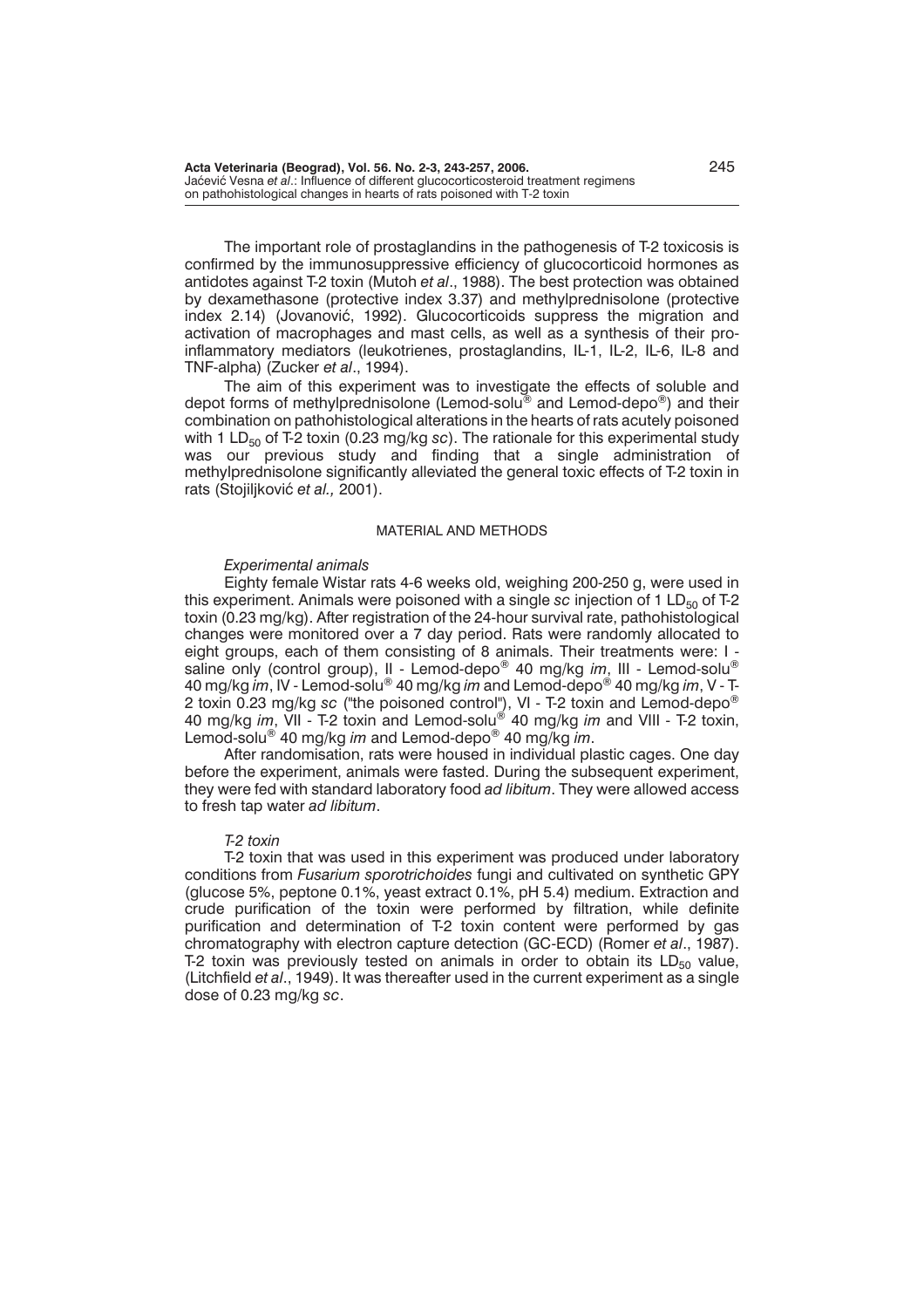### *Methylprednisolone*

Two commercially available formulations of methylprednisolone were used in this experiment: Lemod-solu® and Lemod-depo®. The former one contains methylprednisolone sodium succinate dissolved in 1 ml of 0.9% benzyl alcohol, while the latier one contains methylprednisolone acetate. Both formulations contain 40 mg of the active substance per 1 ml solution. The dose administered in this experiment was 40 mg/kg *im*.

### *Pathohistological procedure*

Animals were sacrificed after the end of treatment days 1, 3, 5 and 7, respectively. Heart samples were fixed in 10% neutral formalin for 15 days. After the process of fixation they were dehydrated in graded alcohol, xylol and paraffin wax. Finally,  $2 \mu m$  thick paraffin slices were stained by haematoxylin and eosin (HE) method.

# *Quantitative analysis*

The type, degree and intensity of pathohistological changes and an amount of inflammatory cells in the heart's samples were counted in 10 randomly selected visual fields, magnified by 40x. Myocardial changes were scored according to the grades showed in Table 1.

Table 1. Pathohistologic grades of myocardial toxicity in rats treated with T-2 toxin

| Grade          | Definition                                                                                                                           |
|----------------|--------------------------------------------------------------------------------------------------------------------------------------|
| 0              | Normal histological structure of myofibrils                                                                                          |
|                | Minority cells with early myofibrillar loss and normal nuclear architecture                                                          |
| $\overline{c}$ | Groups of cells (more than 50%) with marked myofibrillar loss and<br>citoplasmatic vacuolisation                                     |
| 3              | Majority cells with homogenization and hyalinization of cytoplasm with<br>karyopicnosis and focal accumulation of inflammatory cells |
| $\overline{4}$ | Diffuse discoidal fragmentation of citoplasm with karyorrhexis or karyolysis<br>and diffuse acumulation of inflammatory cells        |

### *Morphometric analysis*

Myocardial changes were examinated with a standard microscope connected to a computerized video system and analyzed with Image-analysis software (Laboratory IMP, Belgrade).

### *Statistical analysis*

The data were analyzed using commertial statistical software (Sigma Stat for Windows, R.4.5, Stat Soft, Inc., USA, 1993). Results were showed as mean  $(x)$   $\pm$  standard deviation (SD). For comparation of data Student's test was used. For comparation of multiple groups one-way analysis on ranks, post-hock analysis and Tuckey's test were performed.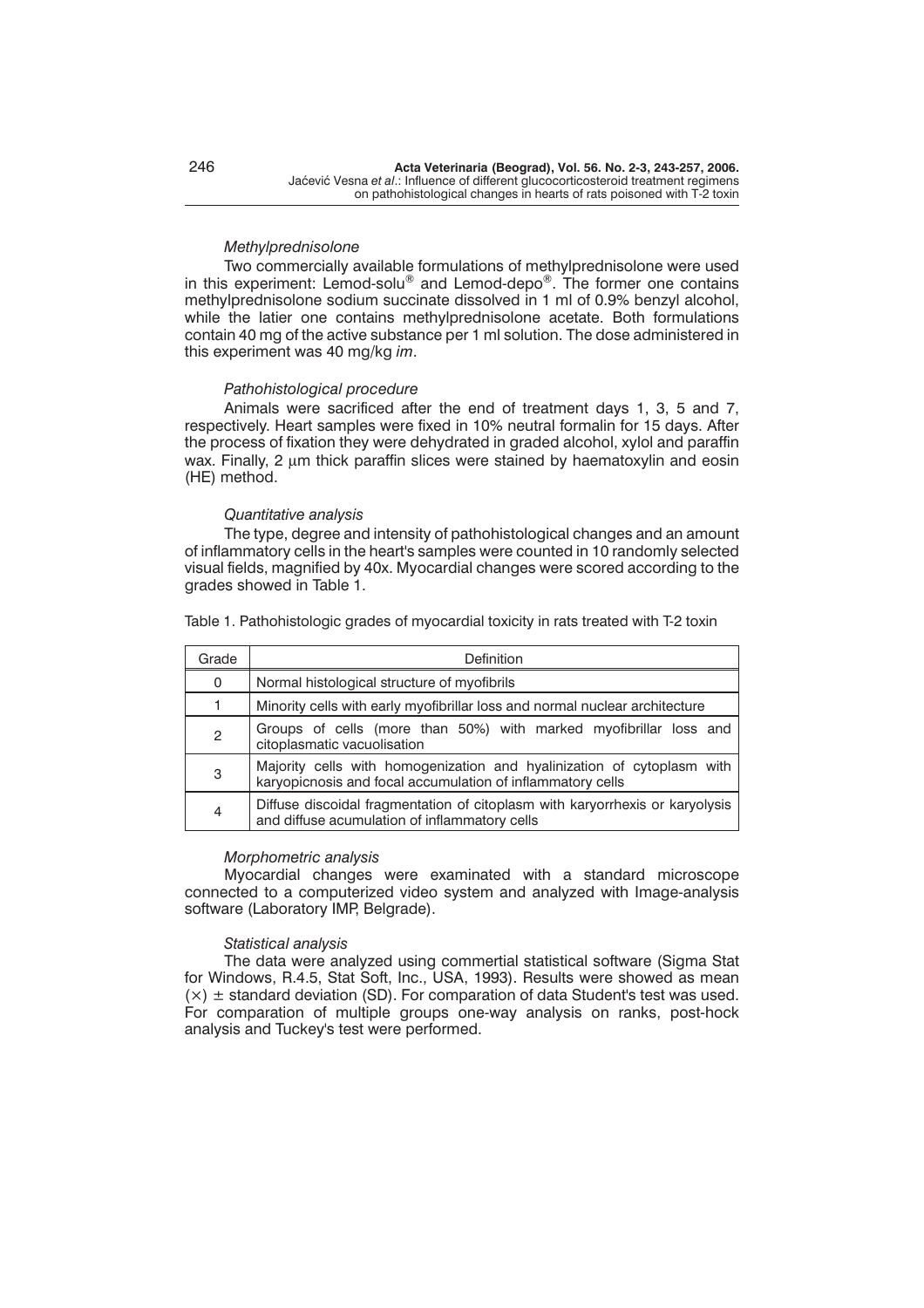# **RESULTS**

# *General condition of experimental animals*

During the 7 day period of observation, no significant changes in general health and appearance of the surviving animals could be seen between groups. All the rats were in good shape. Their hair, skin, visible mucoses, muscle tonicity were without changes and their movements and co-ordination were preserved and comparable to the control animals.

# *Effects of methylprednisolone on 24-hour survival rate in rats poisoned with T-2 toxin*

Registration of 24-hour survival rates revealed that all the glucocorticoid regimens significantly decreased the lethal effects of T-2 toxin. Based on the results shown in Table 2, it can be seen that the highest protective index (2.64) was obtained with the depot form of methylprednisolone, although this value is not significantly different from those of the remaining two corticosteroid regimens (Table 2).

Table 2. Effects of various methylprednisolone regimens on 24-hour survival in rats poisoned with T-2 toxin

| Methylprednisolone                         | T-2 toxin $LD_{50}$<br>(mg/kg sc) | 95% confidence<br>limits | $f(LD_{50})$ | Protective<br>index |
|--------------------------------------------|-----------------------------------|--------------------------|--------------|---------------------|
| Lemod-solu <sup>®</sup>                    | 0.44                              | $0.35 - 0.55$            | 1.25         | 2.43                |
| Lemod-depo <sup>®</sup>                    | 0.48                              | $0.36 - 0.63$            | 1.32         | 2.64                |
| Lemod-solu® $+$<br>Lemod-depo <sup>®</sup> | 0.45                              | $0.30 - 0.45$            | 1.48         | 2.48                |

### *Pathoanatomy examination*

All the sacrificed rats were in good shape. Their hair, skin, visible mucosa and muscle tonicity were without any changes.

### *Pathohistological analysis of the heart in the control groups*

On microscopic examination of the heart control in the animals (Figure 1) and those treated by Lemod-solu® or/and Lemod-depo® showed no pathological changes (Figure 2, 3, 4).

### *Pathohistological analysis of the heart in the T-2 toxin group*

Myocardial alterations detected in poisoned animals ranged from degeneration to diffuse necrosis of myocardiocytes to massive vascular changes. Such areas were most prominent in the inner part of the myocardium and in all layers of the endocardium. In areas where wavy myocardial fibres are present an extensive myofibrillar fragmentation can be seen. In the animals sacrificed on the third day of the experiment, degenerative changes were predominant, including intracellular oedema, parenchymal and hyaline degeneration. These irregular,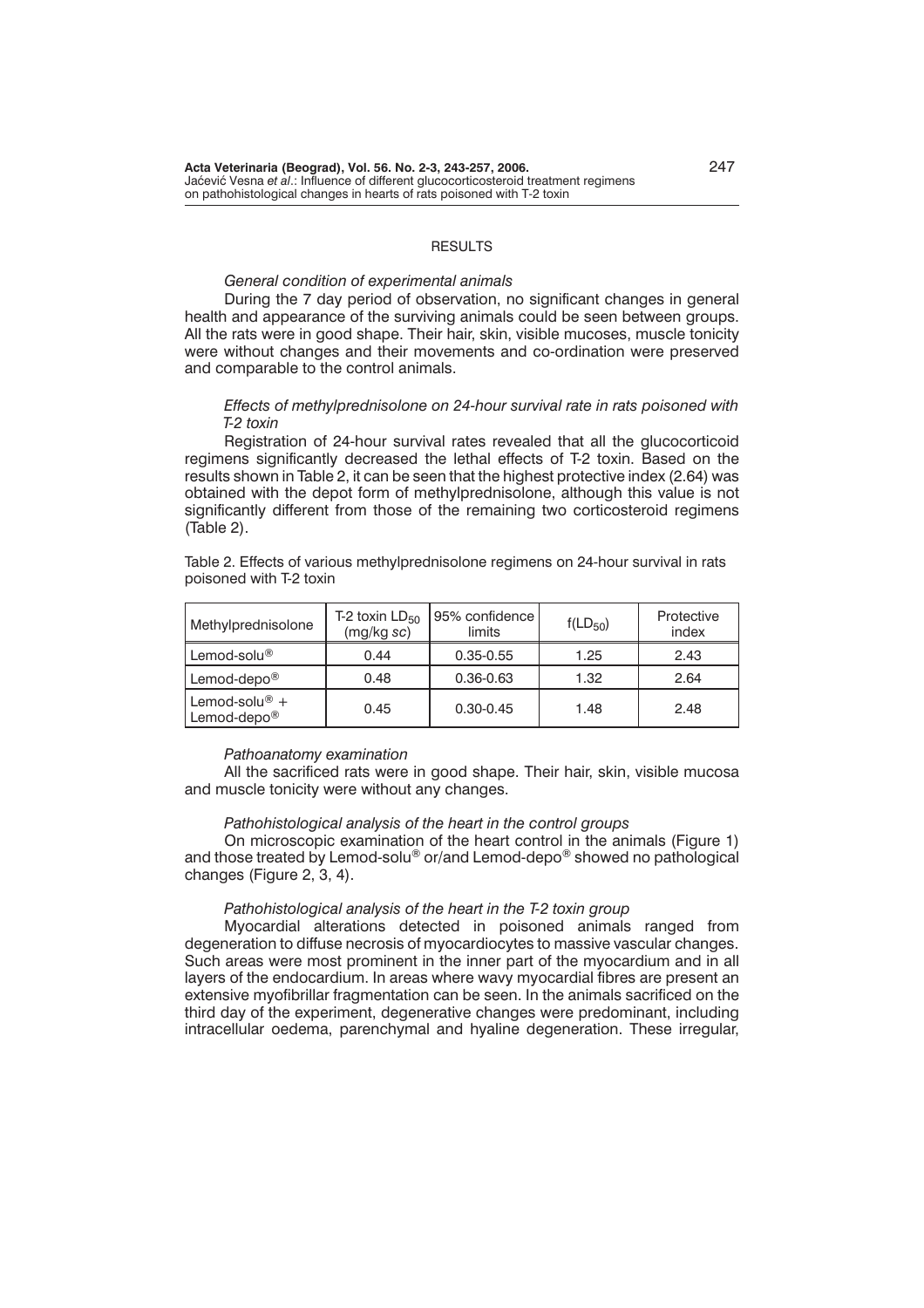

Figure 1. Myocardium of control rats (HE, 20x)



Figure 2. Normal histological structure of myofibrils in rats treated with Lemodsolu® (HE, 20x)



Figure 3. Inner part of myocardium in rats treated with Lemod-depo® (HE, 20x)

Figure 4. Heart of rats treated with Lemodsolu and Lemod-depo $^{\circledR}$  (HE, 20x)



Figure 5. Myocardium of rats poisoned with T-2 toxin, day 7 (HE, 20x)



Figure 6. Heart of poisoned rats treated with Lemod-solu<sup>®</sup>, day 7 (HE, 20x)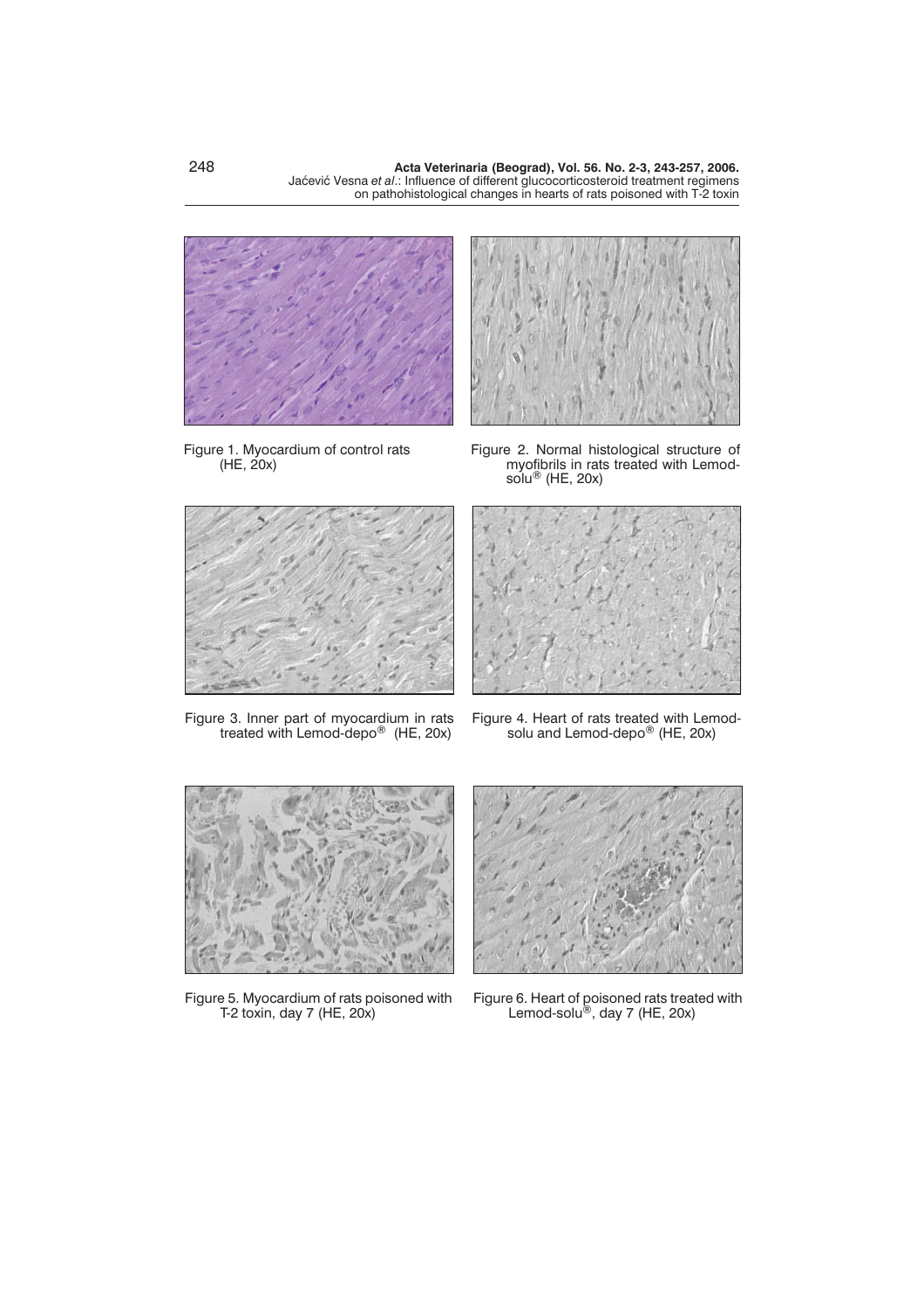round to ovoid cells developed dissolution of cytoplasm with granularity of myofilaments, consistent with myofibrillar degeneration. In the majority of these myocardial cells nuclear polymorphism was present, with large, round to rectangular shapes and prominent nucleoli. Retractile, slightly basophilic material was deposited at one pole of the nucleus in all the myofibrils. Thickening of blood vessels with vacuolisation of endothelial cells was observed. Massive necrosis was accompanied by mononuclear infiltration. The most striking finding was the presence of haemorrhagic foci in the interstitium that separates the bundles and fibres of myocardium. This interstitial haemorrhage appeared uniformly in each of the examined sections, and is located in the middle myocardial or subendocardial areas. Described pathohistological changes were most intensive in the heart of rats sacrificed on day 7 of the study (Figure 5).

*Pathohistological analysis of the heart in T-2 toxin and Lemod-solu® group* The histological changes observed in the heart sections of these animals varied from intracellular oedema to mild parenchymal degeneration of myocardial cells and mild haemorrhagic infiltration. These areas were distributed focally in the myocardium and some layers of the endocardium. Fragmentation of myofibrils was observed in about 20-30 percent of the myocardiocytes. The minority of these cells were irregular, round to ovoid with dissolution of cytoplasm or granularity of myofilaments. A small number of myocardial cells with nuclear polymorphism and large, round to rectangular shapes and prominent nucleoli were seen. In some sections of myofibrils basophilic material at one pole of the nucleus was deposited. Thickening of blood vessels with vacuolisation of endothelial cells was observed. Focal accumulation of mononuclear cells was found in the vicinity of blood vessels. The most interesting finding was focal hyperaemia in the interstitium without massive haemorrhage. These pathohistological changes were mildest in the myocardium of rats sacrificed on day 7 of the study (Figure 6).

## *Pathohistological analysis of hearts in T-2 toxin and Lemod-depo® group*

The quality of pathohistological changes in this experimental group was similar to the ones observed in the poisoned rats protected with the soluble form of methylprednisolone. However, the intensity of degeneration and vascular infiltration was strongest in the Lemod-depo<sup>®</sup> group. The<br>presence of mononuclear cell mononuclear cell infiltrates, diffuse hyperaemia and<br>haemorrhagic foci were most haemorrhagic foci were most prominent in the inner part of the myocardium and in all layers of the endocardium. The cytoplasm of degenerated cells contained granulated myofilaments and large,



Figure 7. Myocardium of poisoned rats treated with Lemod-depo®, day 7 (HE, 20x)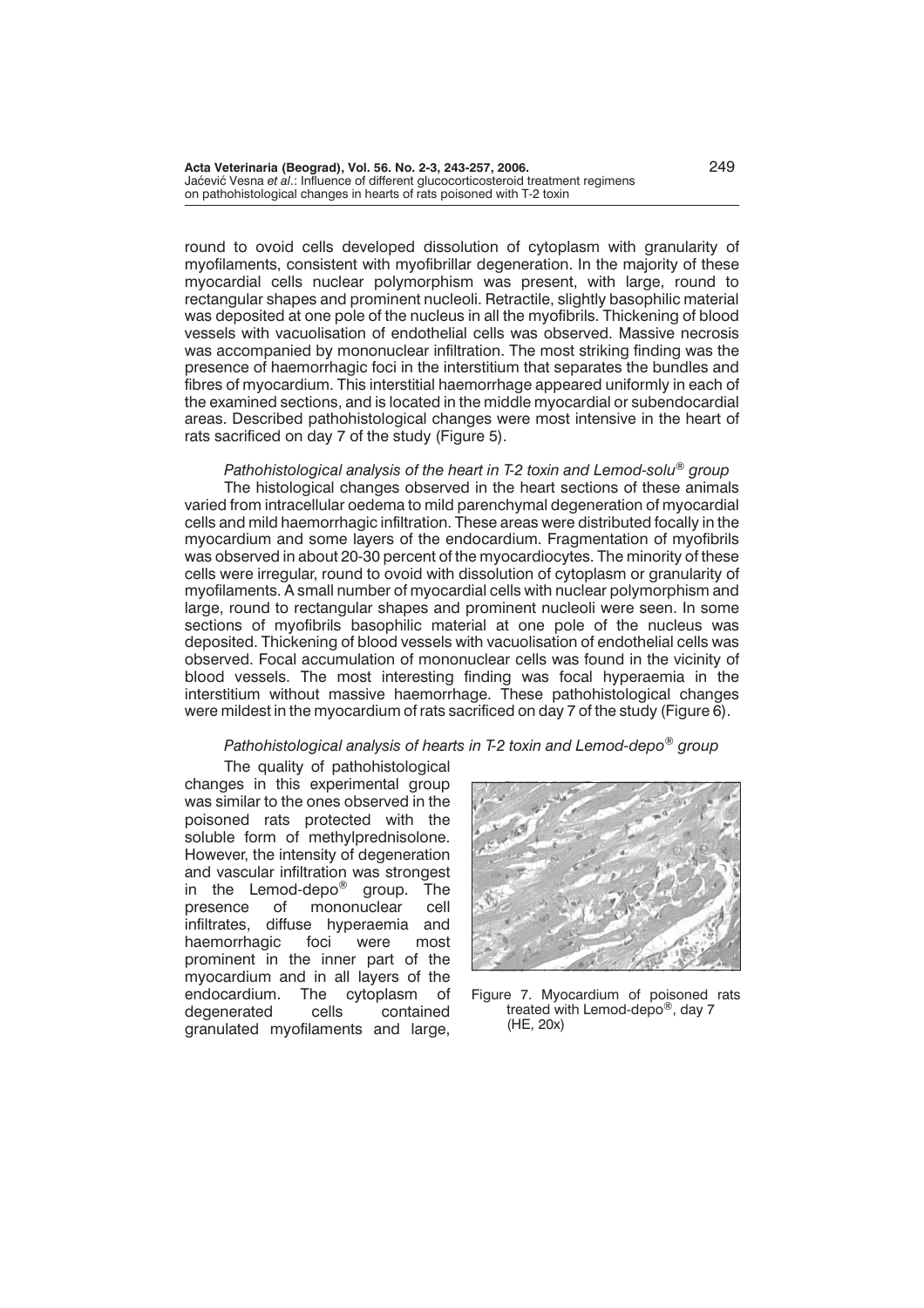ovoid, round or rectangular prominent nuclei. In the majority of these myocardial cells basophilic material deposits were present. Thickening of blood vessels with vacuolisation of endothelial cells was observed. The pathohistological changes described were most intensive in the heart of rats sacrificed on day 1 and 3 of the study (Figure 7).

# *Pathohistological analysis of hearts in T-2 toxin and Lemod-solu® and Lemod-depo® group*

The myocardial alterations detected in this group of rats were similar to those in the T-2 toxin treated group. These histological changes varied from parenchymatous and hyaline degeneration to focal necrosis of myocardial cells, and diffuse hyperaemia or massive haemorrhagic infiltration. These interstitial haemorrhages appeared in each of the examined sections, and were located in the middle myocardial or subendocardial areas. In areas of wavy myocardial fibres, myofibrillar fragmentation was seen, as well. The altered cells showed



Figure 8. Myocardium and endocardium of T-2 toxin poisoned rats treated<br>with Lemod-solu<sup>®</sup> and Lemodwith Lemod-solu® and depo®, day 7 (HE, 20x)

dissolution of cytoplasm with granularity of myofilaments, consistent with myofibrillar degeneration. In all of these damaged cells nuclear polymorphism, with large, round, ovoid or rectangular nuclei and granular or dissoluted cytoplasm were present. In the minority the cells nuclei could not be seen at all. In the inner part of the myocardium blood vessels with myocardium blood vessels with vacuolisation of endothelium were<br>observed. The described observed. The described pathohistological changes were most intensive in the myocardium and endocardium of rats sacrificed on day 3 and day 7 of the study (Figure 8).

# *Effects of methylprednisolone on the degree of heart's damage in rats treated with T-2 toxin*

In animals treated with T-2 toxin only, over the period of the first week after poisoning a gross degenerative damage in all parts of the heart could be seen. These values remained significantly higher than those in the control animals. In the endocardium, and especially in the myocardium, the intensity of these pathohistological changes significantly increased during the whole experimental period. A single injection of different formulations of methylprednisolone in poisoned rats showed a significant cardioprotective effect in comparison with the animals which received T-2 toxin only. During the whole experimental period, these values remained significantly higher than those in the control animals. The best cardioprotective effect was obtained with the soluble form of methylprednisolone, which was most prominent on the first day of the experiment.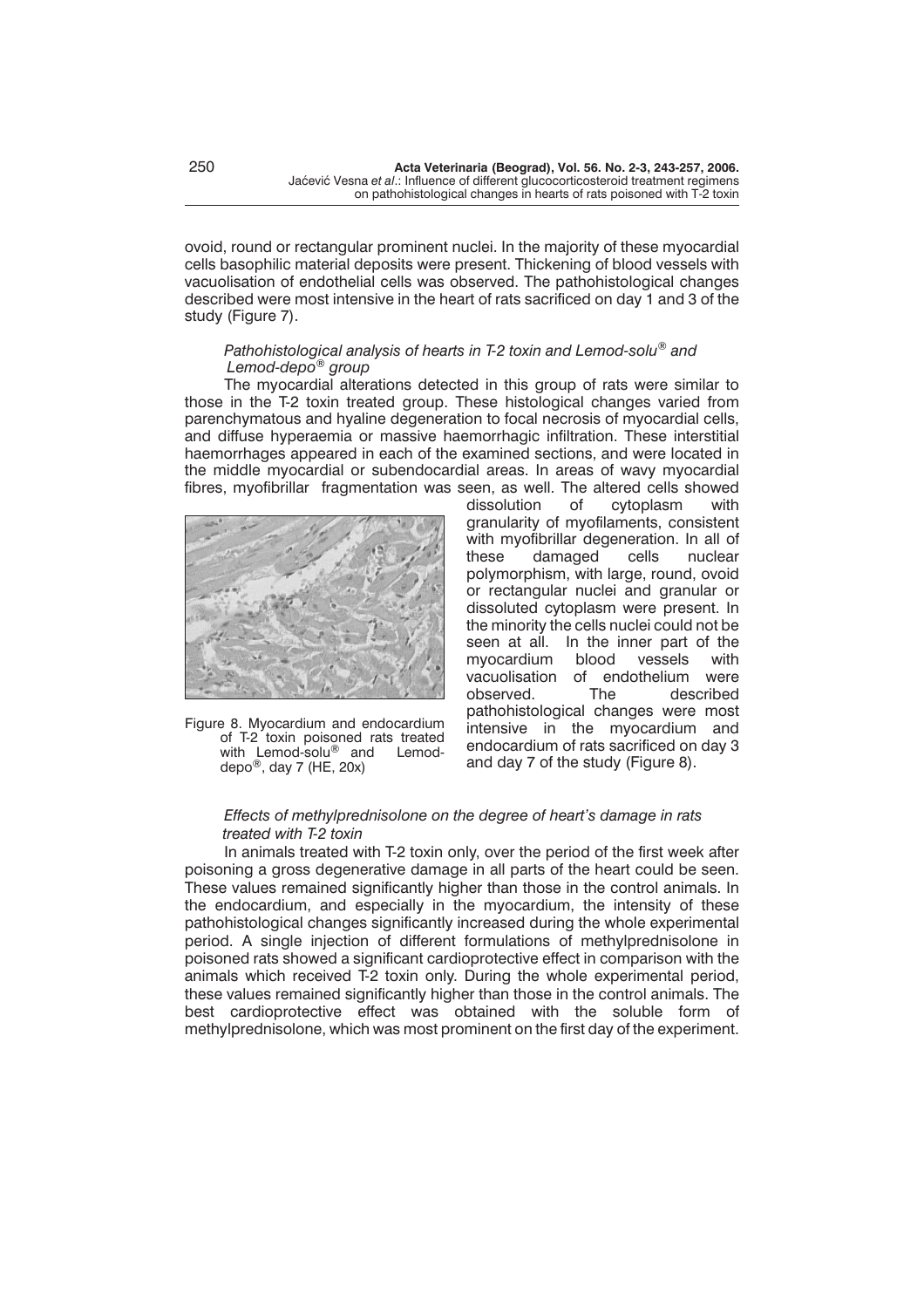|        |                 |                                    | Table 3. Influence of different treatments on the gree of damage in different structures of the heart of rats (x ± SD) |                                     |                                           |                                       |                                       |                                              |                                   |
|--------|-----------------|------------------------------------|------------------------------------------------------------------------------------------------------------------------|-------------------------------------|-------------------------------------------|---------------------------------------|---------------------------------------|----------------------------------------------|-----------------------------------|
|        | Parts           |                                    |                                                                                                                        |                                     | TREATMEN                                  | ⊢                                     |                                       |                                              |                                   |
| Days   | of the<br>heart | Control                            | ST                                                                                                                     | $\Box$                              | $L-S+LD$                                  | Γ2                                    | $T-2+LS$                              | $T-2+LD$                                     | $T-2+LS+LD$                       |
|        | 盃               | $\pm 0.0$<br>$\frac{0}{0}$         | a<br>0.5<br>$+1$<br>ი<br>0.3                                                                                           | a<br>0.5<br>$+1$<br>$\overline{0}$  | a<br>0.4<br>$+1$<br>$\frac{2}{3}$         | a<br>$-10.5$<br>LO <sub>.</sub><br>نہ | ab<br>0.5<br>$+1$<br>$\overline{1}$ . | a<br>0.5<br>$+$<br>ვ<br>2.                   | a<br>rú<br>ö<br>$+1$<br>2.5       |
| $\div$ | OAM             | $\pm 0.4$<br>$\frac{2}{3}$         | $\pm 0.5$<br><br>0.3                                                                                                   | 10.5a<br>$\overline{0}$             | a<br>$-2.9$<br>0.6                        | 10.5a<br>2.7                          | $\pm$ 0.5 ab<br>$\overline{1}$ .      | $0.5^{\rm a}$<br>$+1$<br>ვ.<br>2             | Ø<br>0.5<br>$+1$<br>2.5           |
|        | END             | $0.2 \pm 0.4$                      | $-10.5$<br>$\frac{3}{5}$                                                                                               | $0.5^{\rm a}$<br>$+1$<br>$\ddot{0}$ | $0.6 \pm 0.9$                             | a<br>$\pm 0.5$<br>ი<br>ა              | $\pm 0.5$ ab<br>$\overline{1}$ .      | a<br>0.5<br>$+1$<br>ິດ<br>ລ                  | a<br>0.5<br>$+1$<br>2.5           |
|        | 岛               | $\frac{1}{2}$ 0.0<br>$\frac{0}{0}$ | a<br>0.5<br>$\ddot{+}$<br><u>ვ</u>                                                                                     | 0.5a<br>$+$<br>$\overline{6}$       | a<br>$\pm 0.4$<br>$\frac{2}{5}$           | Ø<br>$\pm 0.5$<br>$\overline{2.7}$    | ಹೆ<br>0.5<br>$+1$<br>$\frac{1}{1}$ .  | Ø<br>$\overline{0}$<br>$+1$<br>$\frac{2}{3}$ | Ø<br>0.5<br>$+1$<br>2.1           |
| က      | OAM             | $\pm 0.4$<br>$\frac{2}{5}$         | $0.3 \pm 0.5$                                                                                                          | 0.5a<br>$+1$<br>$\overline{0}$      | a<br>$\pm 0.5$<br>$\frac{6}{1}$           | $= 0.0$ a<br>.<br>თ                   | $\pm 0.0$ ab<br>0.<br>20              | $0.5^{ab}$<br>$+1$<br>2.4                    | 0.0 <sup>a</sup><br>$+1$<br>3.0   |
|        | END             | $\pm 0.4$<br>$\frac{2}{3}$         | 0.5<br>$+1$<br>ი<br>0.3                                                                                                | 0.5a<br>$+1$<br>$\overline{0.4}$    | a<br>0.5<br>$+$<br>0.6                    | $\pm 0.0$ a<br><u>ვე</u>              | $0.5$ ab<br>$+1$<br>$\frac{0}{1}$     | $0.5$ ab<br>$+1$<br>4<br>ςi                  | a<br>0.5<br>$+$<br>2.7            |
|        | 岛               | $0.0 + 0.0$                        | 10.5a<br>0.4                                                                                                           | $\pm 0.5a$<br>0.5                   | a<br>$\pm 0.5$<br>$\overline{0}$          | $\pm$ 0.0 $\overline{a}$<br>.<br>თ    | $\pm 0.5$ ab<br>$\frac{1}{1}$ .       | $\pm 0.0$ ab<br>0<br>ณ                       | $\pm$ 0.3 ab<br>ب<br>21           |
| πò     | OAM             | $0.2 \pm 0.4$                      | $0.4 \pm 0.4$ a                                                                                                        | $0.5^{\rm a}$<br>$+1$<br>0.5        | $\pm$ 0.4 a<br>$\frac{8}{2}$              | 10.5a<br>က္ပဲ                         | $2.0 \pm 0.0$ ab                      | $\pm 0.5$ ab<br>4<br>۵i                      | $0.5$ ab<br>$+1$<br>2.5           |
|        | END             | $\pm 0.4$<br>$\frac{2}{3}$         | a<br>$\frac{4}{4}$<br>$+1$<br>0.4                                                                                      | 0.5 a<br>$+1$<br>0.5                | $\pm$ 0.0 $\overline{a}$<br>$\frac{8}{2}$ | $\pm$ 0.0 $a$<br><u>ვე</u>            | $-0.0$ ab<br>$+1$<br><u>ุด</u>        | $0.5$ ab<br>$+1$<br>ო<br>ა                   | Ø<br>0.5<br>$+1$<br>8.6           |
|        | 區               | $0.0 \pm 0.0$                      | 0.5a<br>$+1$<br>0.4                                                                                                    | 0.5a<br>$+1$<br>0.6                 | $= 0.4$ a<br>$\frac{8}{10}$               | $\pm 0.5a$<br>3.5                     | $\pm$ 0.4 ab<br>$\frac{8}{1}$         | $\pm 0.0$ ab<br>$\frac{0}{2}$                | $0.0$ ab<br>$+1$<br>$\frac{0}{2}$ |
| Z.     | <b>OAM</b>      | $\pm 0.4$<br>$\frac{2}{3}$         | Ø<br>$0.5^{\circ}$<br>$+1$<br>$\overline{0}$                                                                           | 0.5 <sup>a</sup><br>$+1$<br>9.6     | a<br>0.4<br>$+1$<br>$\frac{8}{2}$         | 0.5a<br>$+1$<br>LO <sub>.</sub><br>က  | $1$ que $0.0$<br>$+1$<br>o.<br>N      | $0.5$ ab<br>$+1$<br>2.4                      | $0.5$ ab<br>$+1$<br>2.7           |
|        | END<br>E        | $0.2 \pm 0.4$                      | $0.4 \pm 0.5$ a                                                                                                        | $0.6 \pm 0.5^a$                     | $= 0.4$ a<br>$\frac{8}{2}$                | $\pm 0.5$ a<br>က္ပ                    | 1.8 $\pm$ 0.4 ab                      | $2.0 \pm 0.0$ ab                             | $\pm 0.5$ ab<br>0.6               |
|        |                 |                                    |                                                                                                                        |                                     |                                           |                                       |                                       |                                              |                                   |

on pathohistological changes in hearts of rats poisoned with T-2 toxin

EPI – Epicardium; MYO – Myocardium; END – Endocardium EPI – Epicardium; MYO – Myocardium; END – Endocardium<br><sup>a</sup> – p<0.05 versus control group; <sup>b</sup> – p<0.05 versus T-2 toxin group – p<0.05 versus control group; **b** – p<0.05 versus T-2 toxin group

**Acta Veterinaria (Beograd), Vol. 56. No. 2-3, 243-257, 2006.** 251 Jaćević Vesna *et al.*: Influence of different glucocorticosteroid treatment regimens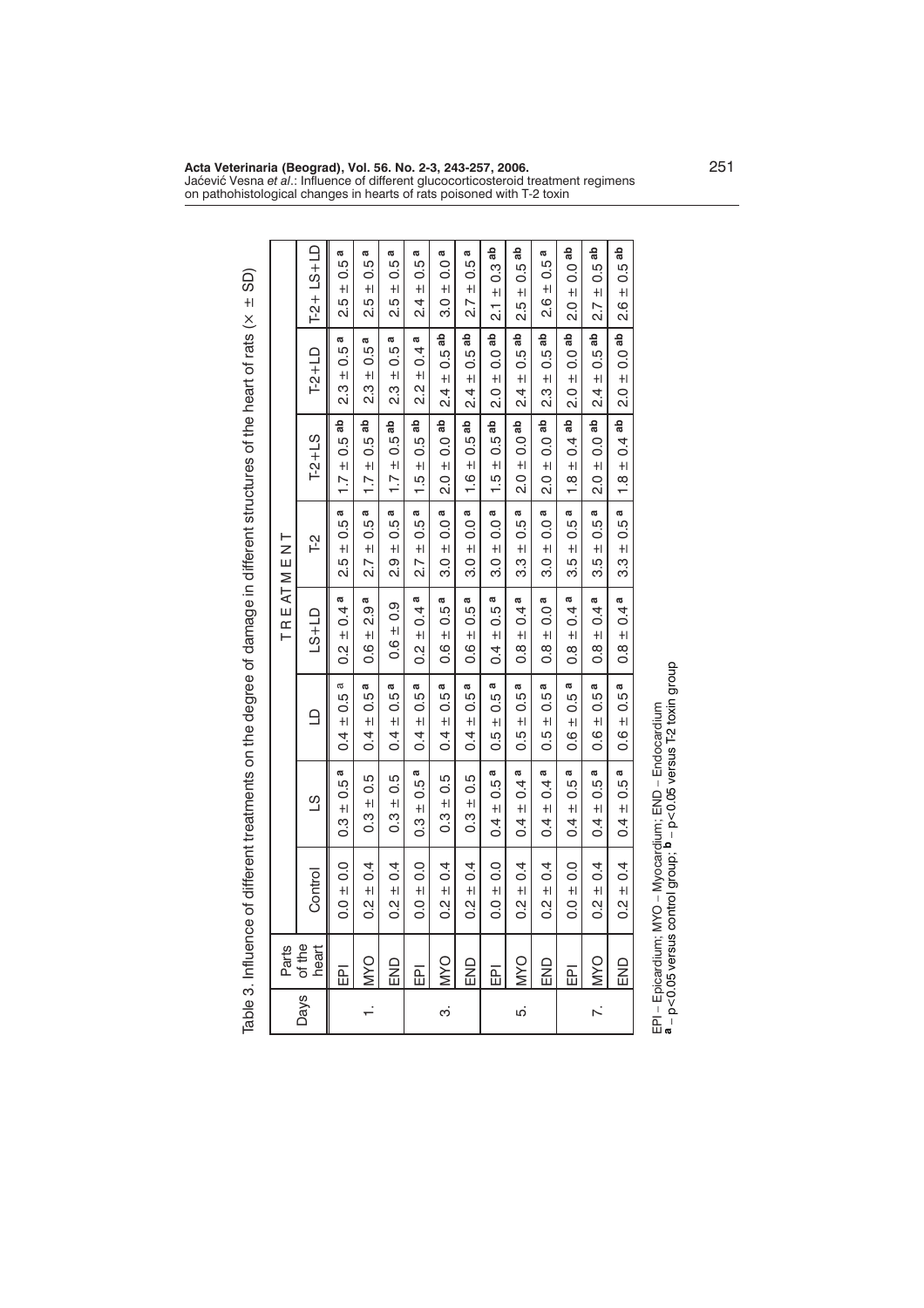The histological structure of rat's heart from that group was close to the control group. The cardioprotective effect was registered in the other two corticosteroid groups, but the values obtained were significantly less than in the control and soluble methylprednisolone-treated groups. In animals treated with Lemod-solu<sup>®</sup> or/and Lemod-depo® *per se* statistical significance was examinated in comparison with the control group (Table 3, Figure 9).





#### **DISCUSSION**

Based on these results, and on the those obtained in our previous studies (Jaćević *et al., 2001; Stojiliković et al., 2001), it is clear that T-2 toxin is one of the* most important and strongest mycotoxins that induces extremely harmful changes in the organism of both humans and animals (Anonimus 2003). The observed changes were followed by clinical symptoms, the intensity of which did not correlate with the degree of the alterations found in various organs. The observed changes depend on the animal species, age and gender of the individual, route of administration, quantity of the toxin applied and length of its persistence in the organism (Mutoh *et al*., 1988).

Considering these facts, and the T-2 toxin general toxicity (Speijers and Speijers, 2004), one of the most important target organs in T-2 toxin poisoning is the heart (Yarom *et al*., 1983). Clinical signs of its damage are similar in both humans and animals. In our study, signs of inflammation, degeneration and rapid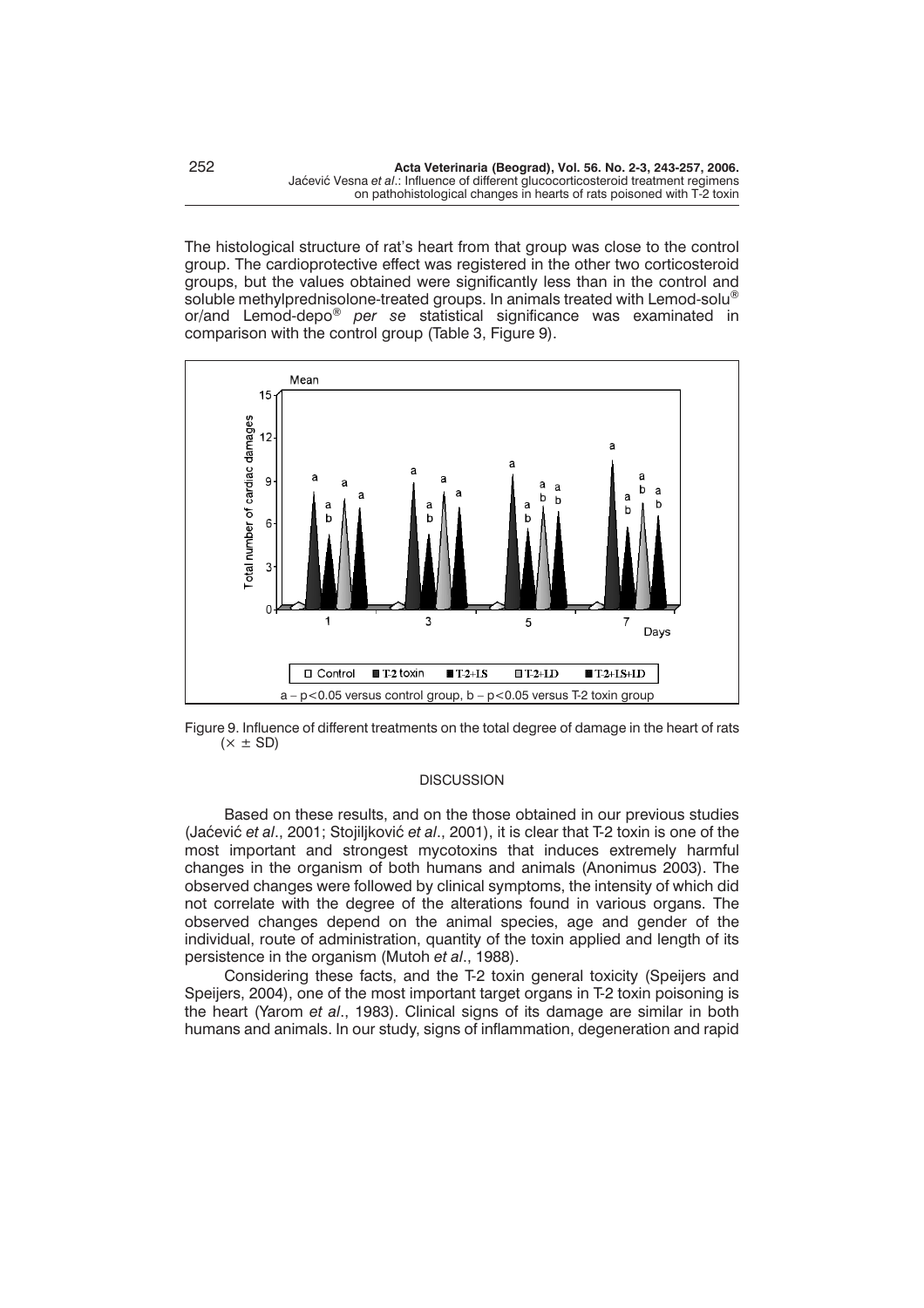loss of normal cell architecture could be found in the hearts of T-2 toxin treated rats sacrificed after the end of day 1 of the trial. Similar pathohistological alterations, vacuolisation and hyaline degeneration of myocytes with karyopicnosis, have been reported in the heart of humans and animals during acute T-2 toxin poisoning (Sudakin, 2003). If the disease persisted long enough (in our experiment this was a 7 day period) pathohistological changes in the heart of T-2 toxin-poisoned rats ranged from intracellular and interstitial oedema to parenchymal and hyaline degeneration with focal accumulation of mononuclear cells. Thickening of blood vessels with vacuolisation of endothelial cells was observed, too. It was suggested that T-2 mycotoxin may have a direct toxic effect on the capillaries and increase their permeability thus leading to diffuse infiltration with mononuclear cells (Jaćević, 2001). Furthermore, in the heart tissue, electron microscopy analysis showed hydraulic degeneration of mitochondria with peripheral condensation of the nuclear chromatin and lysis of sarcolemma. Finally, necrosis of the muscle cells could be found, as well (Sinovec, 1996).

In our experiment, a single administration of methylprednisolone significantly decreased the toxic effects of T-2 toxin which is in accordance with our earlier results and corroborates by the antidotal efficacy of prednisolone and of dexamethasone in rats poisoned with T-2 toxin (Jovanović 1992). These facts confirmed the hypothesis that the pro-inflammatory mechanism of T-2 toxin is the most important factor of its toxic effect on irreversibile post-mitotic or permanent cells, as well as myocytes (Jaćević *et al.*, 2002; Jaćević, 2003). Methylprednisolone induced the decrease of gross pathohistological alterations in the heart of T-2 toxin poisoned rats, supports the assumption that glucocorticoids have a complex role in the protection of animals against T-2 toxin (Tremel *et al*., 1985). The best protective effects were produced by the soluble form of methylprednisolone. In these heart sections histological changes observed varied from focal intracellular oedema to parenchymal and hyaline degeneration of myocardial cells and mild haemorrhagic infiltration. Fragmentation of myofibrils was observed in about 50 percent of the myocardiocytes. Although the degree of intensity and quality of these pathohistological changes was similar to the ones observed in poisoned rats protected with the soluble form of methylprednisolone, the intensity of degeneration and vascular infiltration was stronger in the Lemod-depo® group. This result is probably a consequence of the fact that even the soluble form of methylprednisolone acts long enough to cover the peak of the T-2 toxin harmful effects, while, on the other hand, the depot form of methylprednisolone starts to act soon enough to counteract the first T-2 toxin-induced manifestation of poisoning. On the other hand, the acute focal myocardial changes caused by the T-2 toxin are not specific. These types of cardiac lesions can be caused by a number of cardiotoxic drugs (Dragojević-Simić, 2004). The pathogenic mechanism of these drugs is different and often multifunctional like the proinflammatory mechanism of T-2 toxin (Bondy and Pestka, 2000; Meky *et al*., 2001). Numerous investigations showed that corticosteroids have powerful antiinflammatory and immunosuppressive effects. Glucocorticoids inhibit both the early and the late manifestation of inflammation. They can suppress the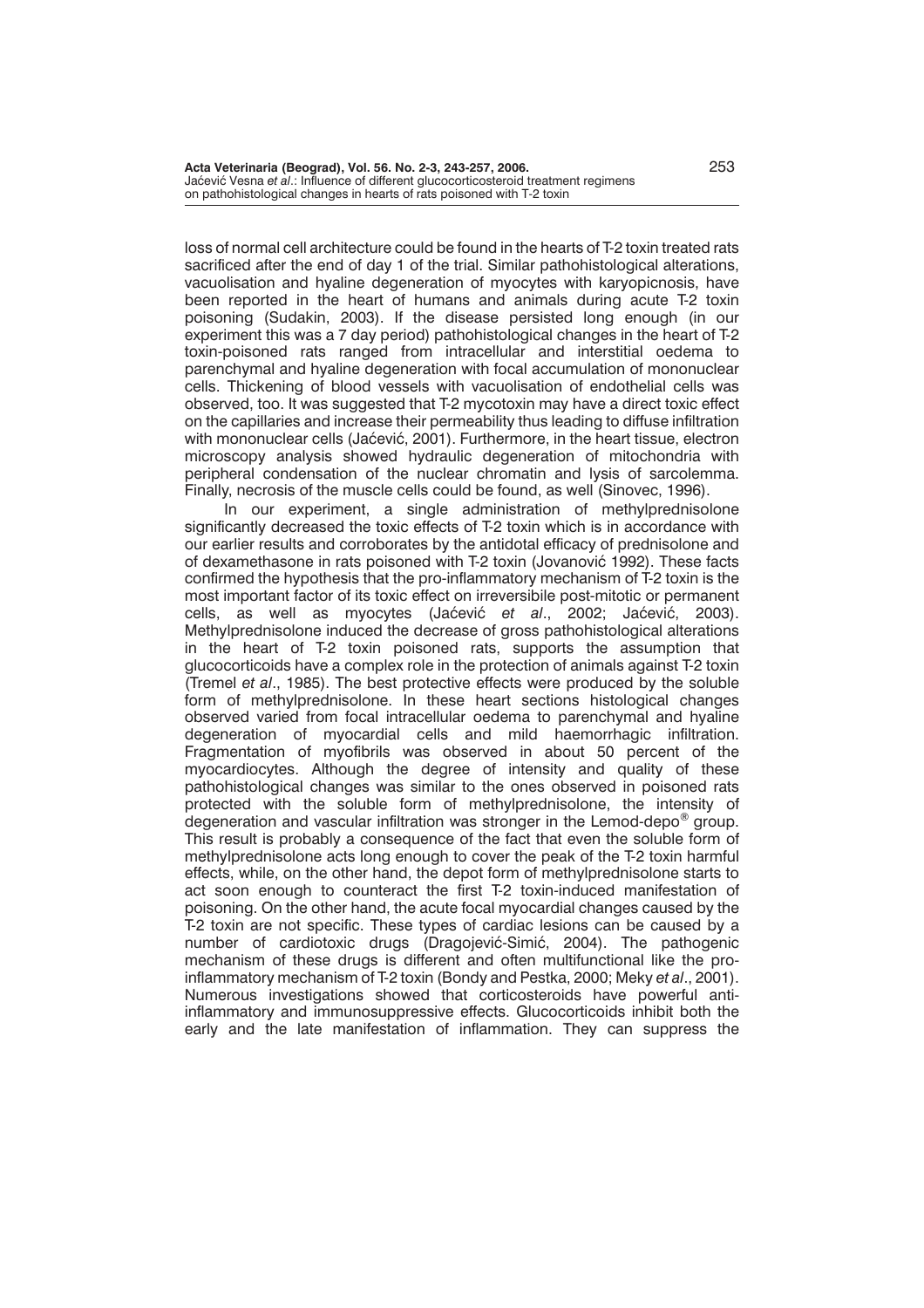production of prostanoids and COX-2 expression, generation of cytokines (IL-1, IL-2, IL-3, IL-4, IL-5, IL-6, IL-8, TNF- $\gamma$  and cell adhesion factors), reduce the concentration of complement components in the plasma, generate the induction of nitric oxide, activate macrophages of mast cells and IgG production (Barnes and Adcock, 1993; Smith, 1996; Sugita-Konishi and Pestka, 2001).

Quantitative and morphometric analysis of degenerative changes in the heart of poisoned rats trated with soluble or/and depo form of methylprednisolone, sacrificed at different time intervals, have been similar in all parts of the heart, but their intensity was decreased at the end of the study. Namelly, therapeutical use of different formulations of methylprednisolone showed a highly significant cardioprotective efficacy in poisoned non-treated rats. These antiinflammatory drugs successfully stopped the development of toxic and inflammatory myofibrilar damages, which probably evolve due to the influence of T-2 toxin on decreased sintesis of ATP and activation of phospholipase (Sinovec, 1996). A single injection of metylprednisolone increased the sintesis of ATP and indirectly decreased an acute *intumesentio opaca* of myocytes which is one of the first signs of hypoxia caused by T-2 toxin. In the next few days, therapeutical use of methylprednisolone, especially its soluble form, inhibed further development of ishaemia, dissolution of ER, dissotiation of polysomes monosomes and irreversible pathohistological changes (Pestka *et al*., 2004; Larsen *et al*., 2004). In our experiment, not only intracellular oedema and parenchymal degeneration of myocardial cells were less intensive, but also the fragmentation of myofibrils was less evident, in poisoned rats protected with Lemod solu® compared with T-2 poisoned but unprotected rats.

Therefore, one of the most interesting and most important findings in our experiment was the observation that the myocardial alterations detected in the group of poisoned animals protected with a combination of Lemod-solu<sup>®</sup> and Lemod-depo<sup>®</sup> were similar to those in the unprotected T-2 toxin treated group. These histological changes varied from parenchymatous and hyaline degeneration to focal necrosis of all myocardial cells and diffuse hyperaemia or massive haemorrhagic infiltration. Such finding is probably the consequence of the influence of the combination of Lemod-solu<sup>®</sup> and Lemod-depo<sup>®</sup> on the heart of rats observed in intact animals. Namely, in these animals the combination of the two tested formulations of methylprednisolone produced damages of the myocardium, such as parenchymatous and hyaline degeneration, focal necrosis of myocardial cells and massive haemorrhagic infiltrations. Accordingly, we suppose that a tested dose of 80 mg/kg of methylprednisolone could have a cardiotoxic effect itself. The presence of myocardial necrosis suggests that the highest doses of glucocorticosteroides produced toxic effects. These cytotoxic effects of glucocorticosteroids were supported by the toxic influence of T-2 mycotoxin. These results confirmed that glucocorticoid hormones have an important and complex role in the pathogenesis of T-2 toxicity (Tremel *et al*., 1985; Klaassen, 2001).

Although some differences could be seen among the three corticosteroid regimens investigated, they were not conclusive enough to recommend only one of them as a regimen of choice for the treatment of T-2 toxicosis. Therefore, due to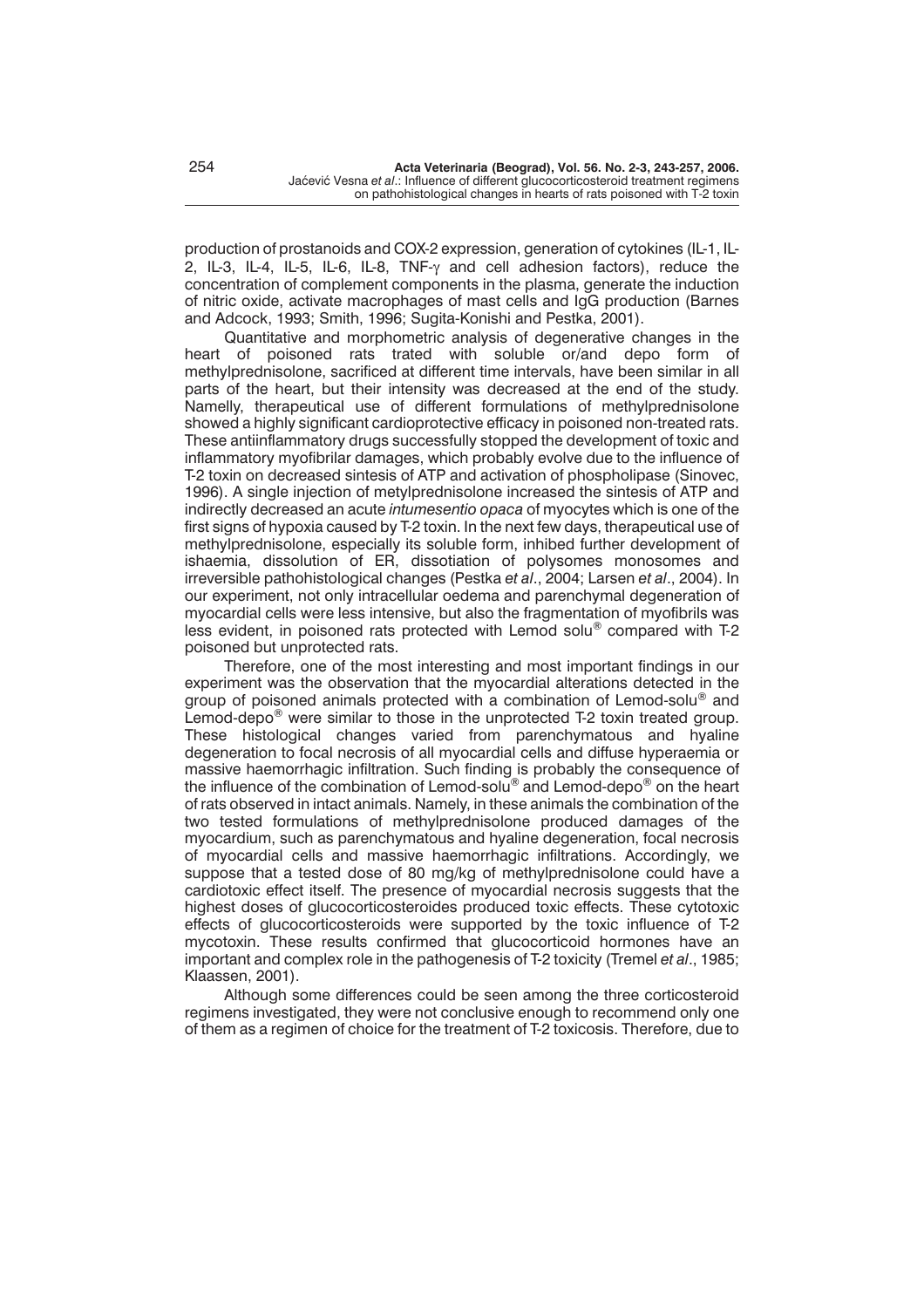**Acta Veterinaria (Beograd), Vol. 56. No. 2-3, 243-257, 2006.** 255 Jaćević Vesna et al.: Influence of different glucocorticosteroid treatment regimens on pathohistological changes in hearts of rats poisoned with T-2 toxin

the specific toxicokinetics and time-dependency of T-2 toxin action, the choice of a glucocorticoid is not crucial for the efficacy of the treatment of acute T-2 toxin poisoning (Jaćević, 2004). However, the choice could be important for the treatment of repeated or subacute poisonings (Jaćević, 2005).

It can be concluded that methylprednisolone, soluble and depot formulations, exert a significant protective effects on the heart of rats from T-2 toxin induced histological changes.

Address for correspondence: Vesna Jaćević, D.V.M., PhD, pathologist National Poison Control Centre Military Medical Academy Crnotravska 17, 11000 Belgrade, Serbia and Montenegro E-mail: petmedic@net.yu

#### **REFERENCES**

- 1. *Albarenque SM, Doi K*, 2005, T-2 toxin-induced apoptosis in rat keratinocyte primary cultures, *Exp Mol Pathol*, Apr, 78, 2, 144-9.
- 2. *Anonimus*, 2003, Medical classification of potential BW agents 3. Toxins, *J R Army Corps*, 149, 219- 23.
- 3. *Barnes PJ, Adcock*, 1993, Anti-inflammatory actions of steroids: molecular mechanisms, *Trens Pharmacol Sci*, 14, 436-41.
- 4. *Bergmann F, Yarom R, Yagen B*, 1994, Comparasion of the toxity of two trichothecenes applied topically to brain and liver of rats, *Toxicol Lett*, 57, 1-9.
- 5. *Bondy GS, Pestka JJ*, 2000, Immunomodulation by fungaltoxins, *J Toxicol Env Health B Crit Rev*, 3, 109-43.
- 6. *Castells M*, 2000, Mast cells: Molecular and cell biology, *Inter J Asth, Allerg Immunol,* 2,1,1-13.
- 7. Dragojević-Simić V, Dobrić S, Bokonjić D, Vučinić Ž, Sinovec S, Jaćević V et al., 2004, Amifostine protection against doxorubicin cardiotoxicity in rats, *Anti Cancer Drug*, February, 5,2,169-78.
- 8. *Grizzle JM, Kerrsten DB, McCracken MD, Houston AE, Saxton AM*, 2004, Determination of the acute 50% lethal dose T-2 toxin in adult bobwhite quail: additional studies on the effect of T-2 mycotoxin on blood chemistry and the morphology of internal organs, *Avian Dis*, Apr-Jun, 48, 2, 392-9.
- 9. Jaćević V, Zolotarevski L, Jelić K, Stanković D, Milosavljević I, Dimitrijević J, Kilibarda V et al. 2001, Effects of new antidotal combinations on pathohistological changes in hearts of rats acutely poisoned with T-2 toxin, *Iugoslav Phisiol Pharmacol Acta*, 37, 2, 49-58.
- 10. Jaćević V, Stojiljković MP, Bočarov-Stančić A, Kilibarda A, Milovanović ZA, Bokonjić D, 2002, Novel therapeutic combination for treatment of T-2 toxin poisoning in rats, *CBMTS IV, 28 April-3 May, Spiez, Swityerland*, 156-62.
- 11. Jaćević V, Popović L, Stojiljković M, Jelić K, Milosavljević I, Dimitrijević J et al., 2002, Hepatoprotective efficiency of methylprednisolone in rats poisoned with T-2 mycotoxin: a pathohistological and morphometric analysis, *3rd SISPAT, 2–6 December, Singapore, Singapore*, 130-2.
- 12. Jaćević V, Zolotarevski L, Jelić K, Dimitrijević J, Kilibarda V, Stojiljković MP, 2003, Detection of cardiac mast cells in rats poisoned by T-2 toxin, *Virch Arch*, 443, 3, P-566, 474.
- 13. *Jaćević V*, 2004, Cardioprotective efficiacy of methylprednisolone in rats poisoned with T-2 toxin. (in Serbian), Doctoral Thesis. Military Medical Academy, Belgrade.
- 14. *Jaćević V*, 2005, Therapy of acute T-2 toxin poisoning. (in Serbian), Belgrade: Zadužbina Andrejević.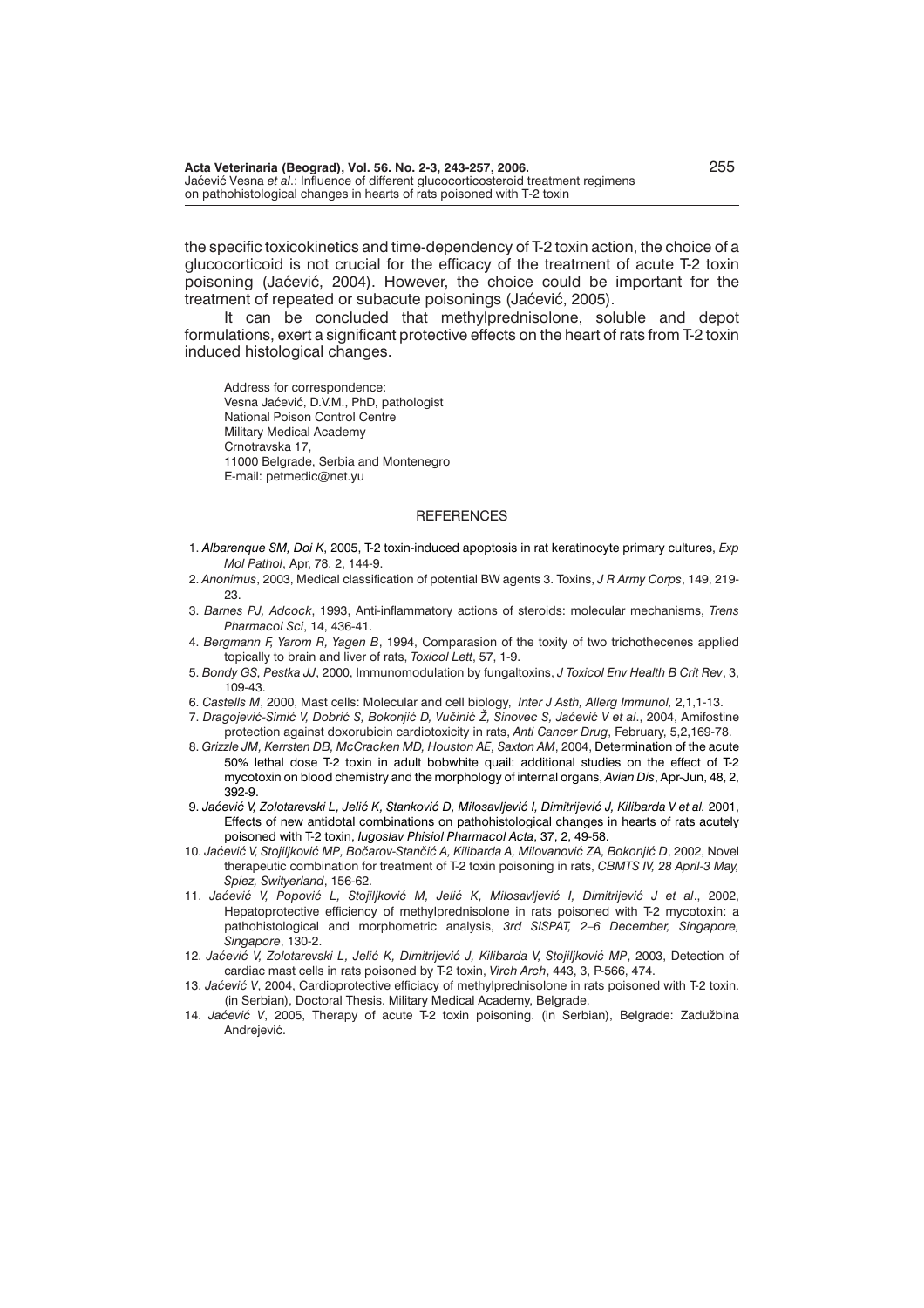- 15. Jovanović Đ, 1992, Mechanism of T-2 toxin action and possible therapy. (in Serbian), Doctoral Thesis. Faculty of Veterinary Medicine, Belgrade.
- 16. *Karppanen E, Rizzo A, Saari L, Berg S, Bostrom H*, 1989, Investigation on trichothecene-stimulated lipid peroxidation and toxic effects of trichothecenes in animals, *Acta Vet Scand*, 30,391-9.
- 17. *Klaassen CD*, 2001, Principles of toxicology and treatment of poisoning. The Pharmacological Basis of Therapeutics, New York: McGraw Hill, 3, 45-66.
- 18. *Koch Priska*, 2004, State of art of trichothecenes analysis, *Toxicol Lett* 153, 109-11.
- 19. *Larsen JC, Hunt J, Perrin I, Ruckenbauer P*, 2004, Workshop on trichothecenes with a focus on DON: summary report, *Toxicol Lett*, 153, 1-22.
- 20. *Litchfield JT, Wilcoxon F*, 1949, A simplified method of evaluating dose-effects experiments, *J Pharmacol Exp Ther*, 96,99-113.
- 21. *Matsumoto H, Ito I, Ueno Y*, 1978, Toxicological approaches to the metabolites of fusaria. XII. Fate and distribution of T-2 toxin in mice, *Jpn J Exp Med*, 48, 393-9.
- 22. *Meky FA, Hardie LJ, Evans SW, Wild CP*, 2001, Deoxynivalenol-induced immunomodulation of human lymphocyte proliferation and cytokine production, *Food Chem Toxicol,* 39, 827-36*.*
- 23. *Meloche JL, Smith TK*, 1995, Altered tissue amino acids metabolism in acute T-2 toxicosis, *Proc Soc Exp Biol Med*, 210, 260-5.
- 24. *Mutoh A, Ishii K, Ueno Y*, 1988, Effects of radioprotective compounds and anti-inflammatory agents on the acute toxicity of trichothecenes, *Toxic Lett*, 40, 165-74.
- 25. *Nagata T, Suzuki H, Ishigami N*, 2001, Development of apoptosis and changes in lymphocyte subsets in thymus, mesenteric lymph nodes and Peyer's patches of mice orally inoculated with T-2 toxin, *Exp Toxicol Pathol,* Sep, 53, 4, 309-15.
- 26. *Pang VF, Lorenzana RM, Baesley VR, Buck WB, Haschek WM*, 1987b, Experimental T-2 toxicosis in swine-III. Morphologic changes following intravascular administration of T-2 toxin, *Fundam Appl Toxic*, 8, 3, 298-309.
- 27. *Pestka JJ, Zhou HR, Moon Y, Chung YJ*, 2004, Cellular and molecular mechanisms for immune modulation by deoxynivalenol and other trichothecenes: unraveling a paradox, *Toxicol Lett*, 153, 61-73.
- 28. *Romer TR, Boling TM, McDonald JL*, 1987, Gas-liquid chromatographic determination of the T-2 toxin and diacetoxyscirpenol in corn and mixed feeds, *J Assoc Anal Chem*, 61, 801-8.
- 29. *Sinovec S*, 1996, Pathohistological and ultrastructural changes in liver and heart of rats poisoned with T-2 toxin and forensic evaluation possibility of their restauration (in Serbian), Doctoral Thesis. Faculty of Veterinary Medicine, Belgrade.
- 30. *Smith SF*, 1996, Lipocortin 1: glucocorticoids caught in the act, *Thorax*, 51,1057-9.
- 31. *Speijers GJA, Speijers MHM*, 2004, Combined toxic effects of mycotoxins, *Toxicol Lett* 153, 91-8.
- 32. Stojiljković MP, Jaćević V, Bokonjić D, Kilibarda V, Bočarov-Stančić A, Milovanović ZA, et al., 2001, Attenuation of general toxic effects of T-2 toxin in rats treated with various formulations of methylprednisolone, *Arch Toxicol Kinet Xenobiot Metab*, 9, 1-2, 21-8.
- 33. *Sudakin DL*, 2003, Trichothecenes in the environment: relevance to human health, *Toxicol Lett*, 143, 97-107.
- 34. *Sugita-Konishi Y, Pestka JJ*, 2001, Differential upregulation of TNF-, IL-6, and IL-8 production by deoxynivalenol (vomitoxin) and other 8-ketotrichothecenes in a human macrophage model, *J Toxicol Environ Health A Crit Rev*, 64, 619-36.
- 35. *Tremel H, Strugala G, Forth W, Fichtl B*, 1985, Dexamethasone decreases lethality of rats in acute poisoning with T-2 toxin, *Arch Toxic*, 57,1, 74-5.
- 36. *Ueno Y*, 1984, Toxicological features of T-2 toxin and related trichothecenes, *Fundam Appl Toxic*, 4, 2 Pt 2, S124-S34.
- 37. *Visconti A, Minervini F, Lucivero G, Gambatesa V*, 1991, Cytotoxin and immunotoxic effects of Fusarium mycotoxins using a rapid colorimetric bioassay, *Mycopathol*, 113, 181-6.
- 38. *Yarom R, More R, Sherman Y, Yagen B*, 1983, T-2 toxin-inducted pathology in the hearts of rats, *Br J Exp Path*, 64, 557-70.